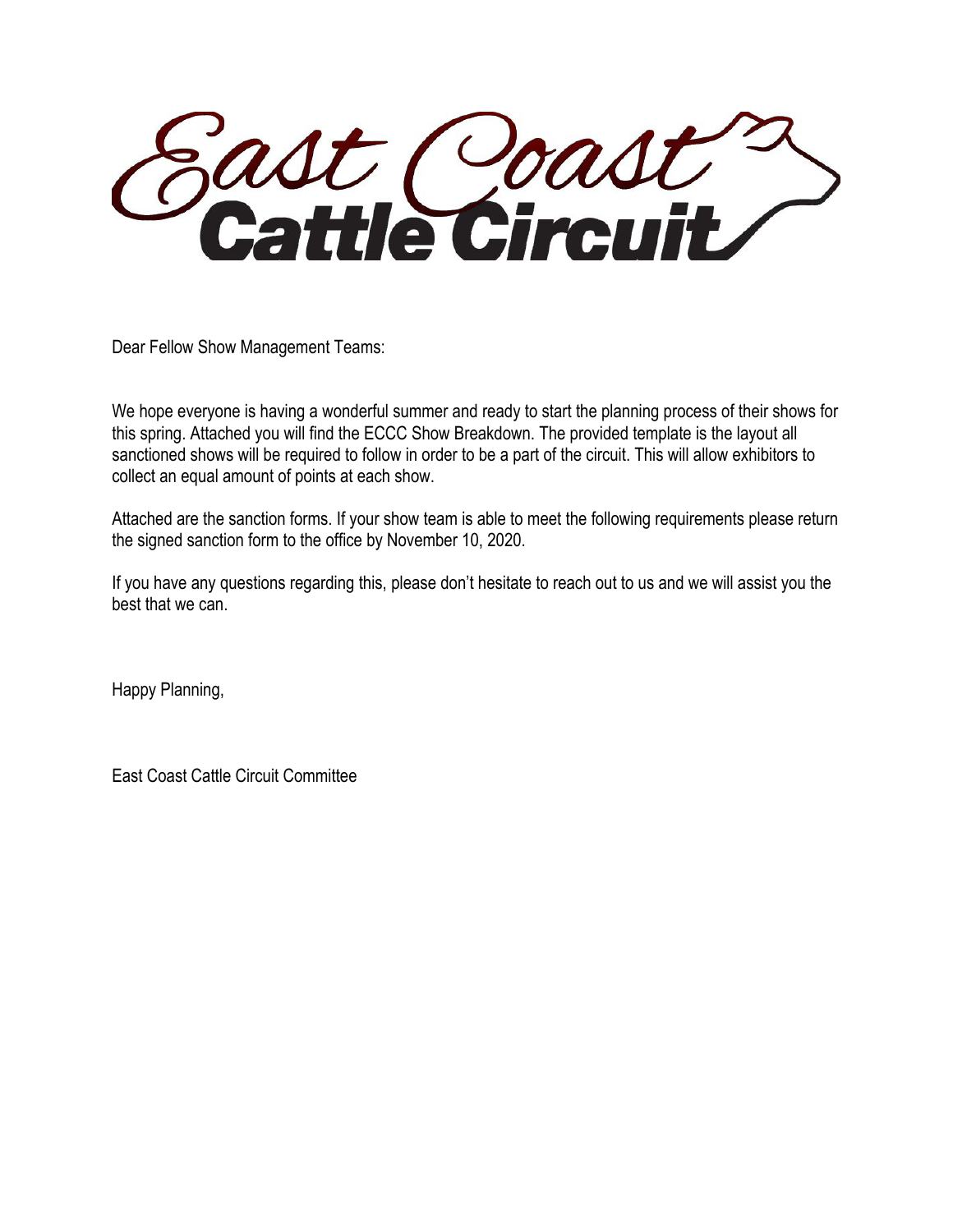# ECCC Show Breakdown

*Breeding Heifer Show* 

# **Breeding Heifers:**

Run classes based on age of cattle (try and split them as close to age as possible) separate by breed. \*If show has a requirement rule (6 head of a breed, etc.) follow that rule and if there are not have enough to warrant a breed, put into All Other Registered Breeds division. Crossbreds should be shown in a Crossbred division

All 1<sup>st</sup> and 2<sup>nd</sup> place in each class will come back and compete for Grand and Reserve Grand. Optional: If Breed Division Champions [Intermediate Champion, Junior Champion, Senior Champion, etc] are chosen, those champions will come back and compete for Grand and Reserve Grand. Please note: Breed Division Champions are not eligible for points.

Breed Champion/Reserve Example: Champion Hereford Heifer, Champion Crossbred Heifer, Champion AOB Heifer

# **Overall Champion Breeding Heifers:**

All Breed Champion/Reserves from the above list will come back to compete for Top 5 Overall Champion Breeding Heifers. To be awarded as follows:

Supreme Champion Breeding Heifer Reserve Supreme Champion Breeding Heifer 3rd Overall Breeding Heifer 4th Overall Breeding Heifer 5<sup>th</sup> Overall Breeding Heifer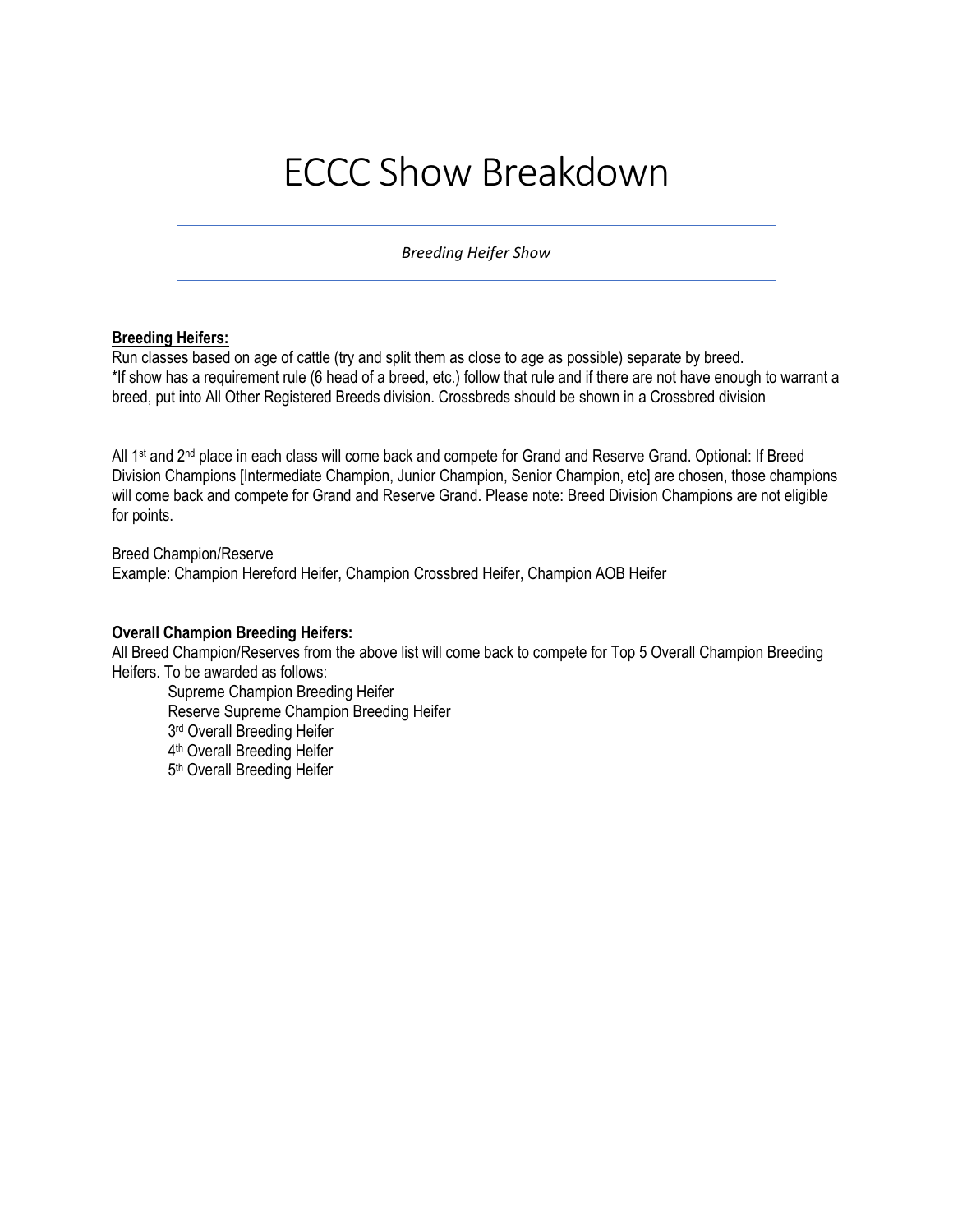## *Market Animals*

# **Market Animals:**

Run classes based on weight of cattle (try and split them as evenly as possible). If needed separate by breed/kind. If show has a requirement rule (6 head of a breed, etc.) follow that rule and if there are not enough to warrant a breed, put into All Other Breeds division.

All 1<sup>st</sup> & 2<sup>nd</sup> places in each class will come back and compete for Grand/Reserve of each breed/ kind.

Optional: If Light, Medium and Heavy Weight Division Champions and Reserves are chosen, those Champions will come back and compete for Grand and Reserve Grand. Please note: Weight Division Champions are not eligible for points.

Those top 6 (this number would change if breeds were represented) animals would then compete for Grand and Reserve Crossbred Steers.

# **Steers**

Market Steer Champion /Reserve Champion Steer

Champion/Reserve Divisions Example: Champion Crossbred Steer, Champion Hereford Steer, Light Weight Crossbred Steer, Medium Weight Crossbred Steer Heavy Weight Crossbred Steer

## **Heifers:**

Market Heifer Champion /Reserve Champion Market Heifer

Champion/Reserve Divisions [Optional] Example: Champion Market Heifer, Champion Crossbred Heifer, Champion Hereford Heifer

## **Overall Champion Market Animals:**

All Champion/Reserves from the above list will come back to compete for Top 5 Overall Champion Market Animals Supreme Champion Market Animal

Reserve Supreme Champion Market Animal

3rd Overall Market Animal

4th Overall Market Animal

5th Overall Market Animal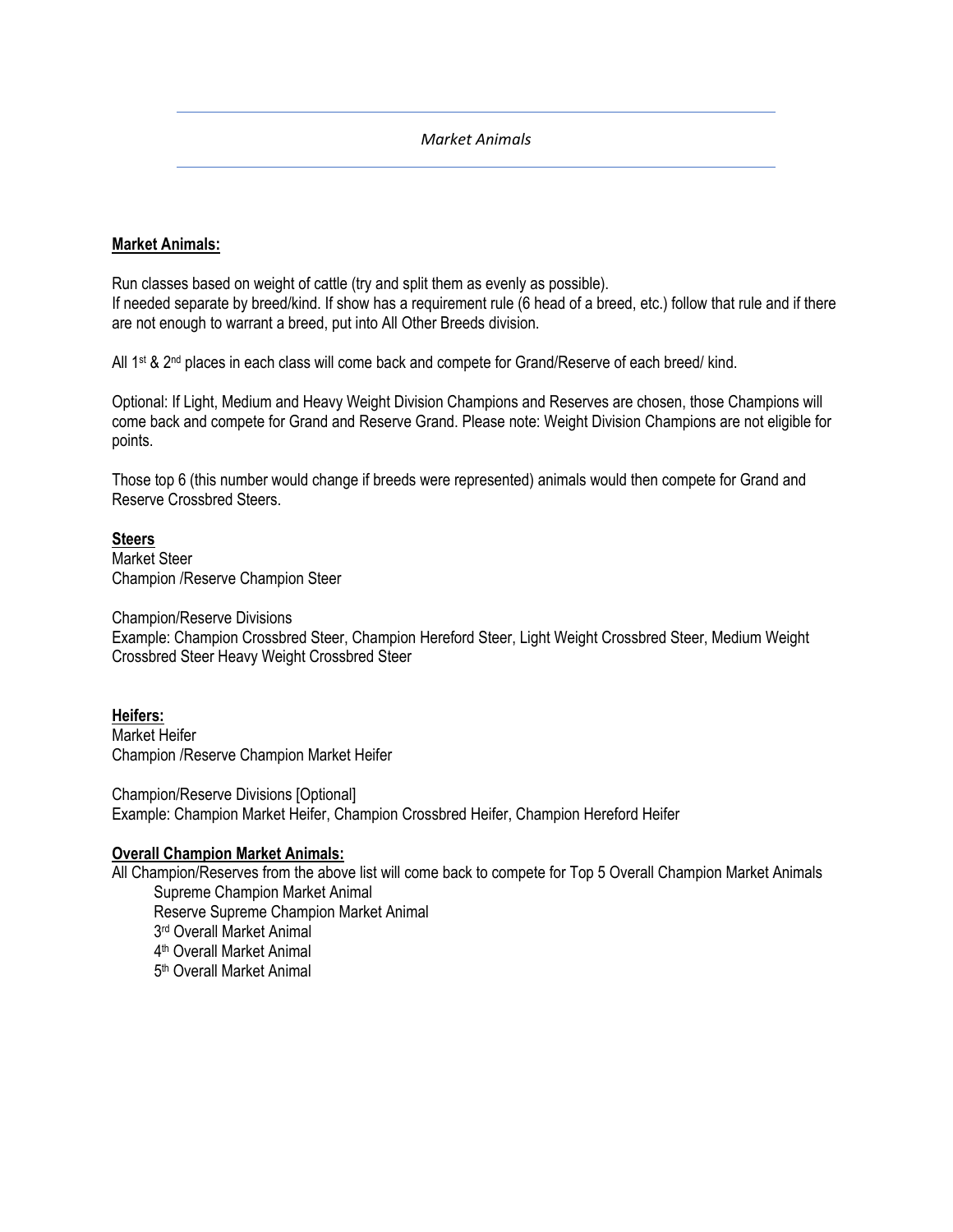*Showmanship* 

# **Showmanship**

\*\* For 2021 Senior Age has been extended to 22.

Run classes based on age of participants (try and split them as close to age suggested breaks below as possible). Participants need not be placed, but marked in results as participating.

Division Champion call backs are at the discretion of the judge and/or show management. All call backs should be marked in official results.

All call backs will come back to compete for Top 5 Division Champion.

Division Champion Reserve Division Champion Honorable Mention Intermediate Champion 4th Place Intermediate Champion 5th Place Intermediate Champion

All Division and Reserve Division Champions will compete for Overall Showman and Reserve Overall Showman.

Suggested break ages: Pee-Wee (3-8), Junior (9-12), Intermediate (13-16) and Senior (17-22).